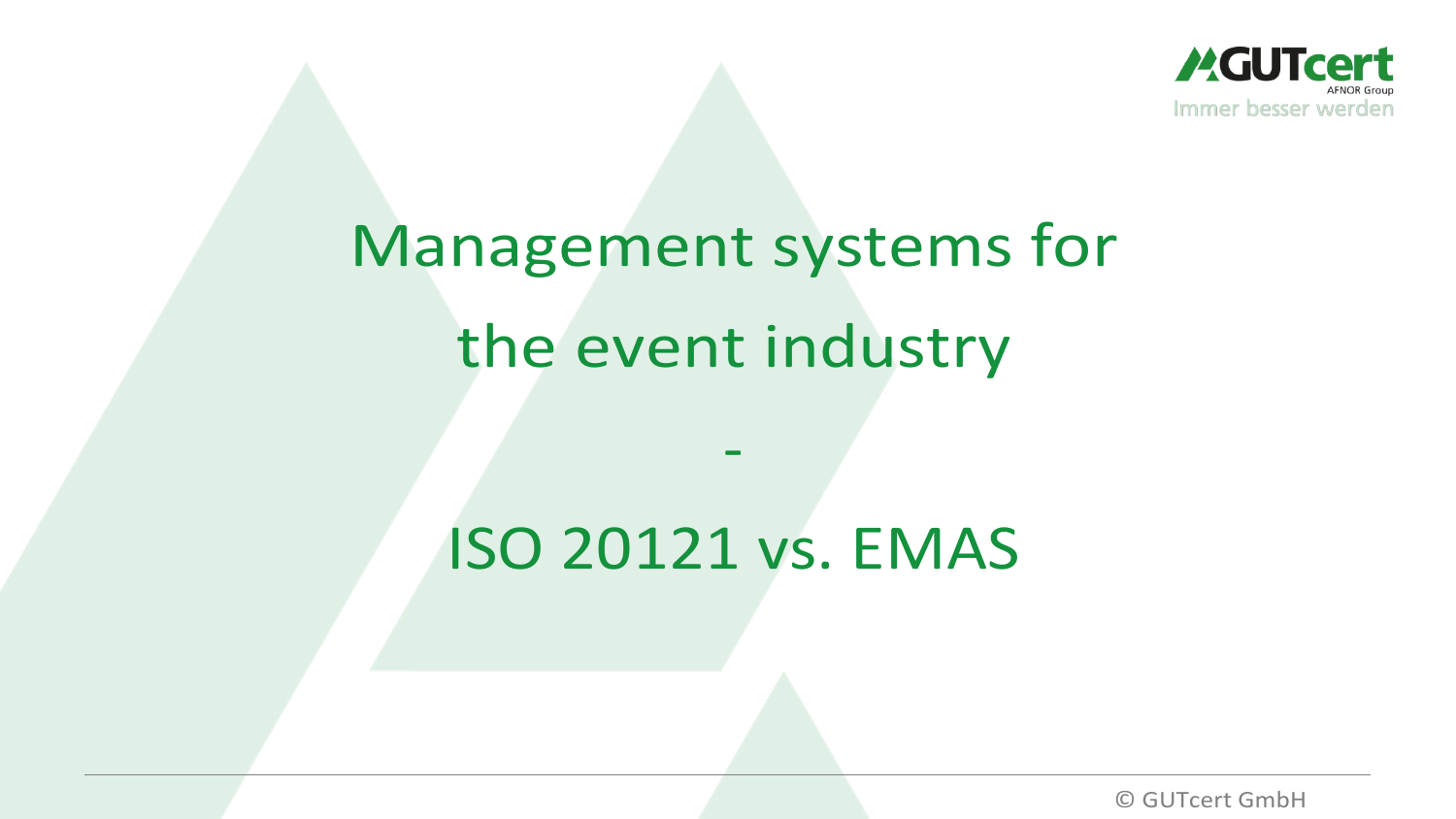### Origin and notoriety

- ⯈ **EMAS:** Eco-Management and Audit Sheme
	- ▶ Publisher: EU Commission
		- ▶ EMAS Regulation (EU)
		- ▶ DE Environmental audit set
	- ⯈Recognition : **EU-wide**
	- ⯈Industry specificity **: NONE, generic character**
- ▶ **ISO 20121:** "Sustainable event management Requirements with guidance for application".
	- ▶ Publisher : the International Organization for Standardization, ISO
	- ⯈Recognition level : **globally** valid standard
	- ⯈Industry-specific **: specifically for the event industry**



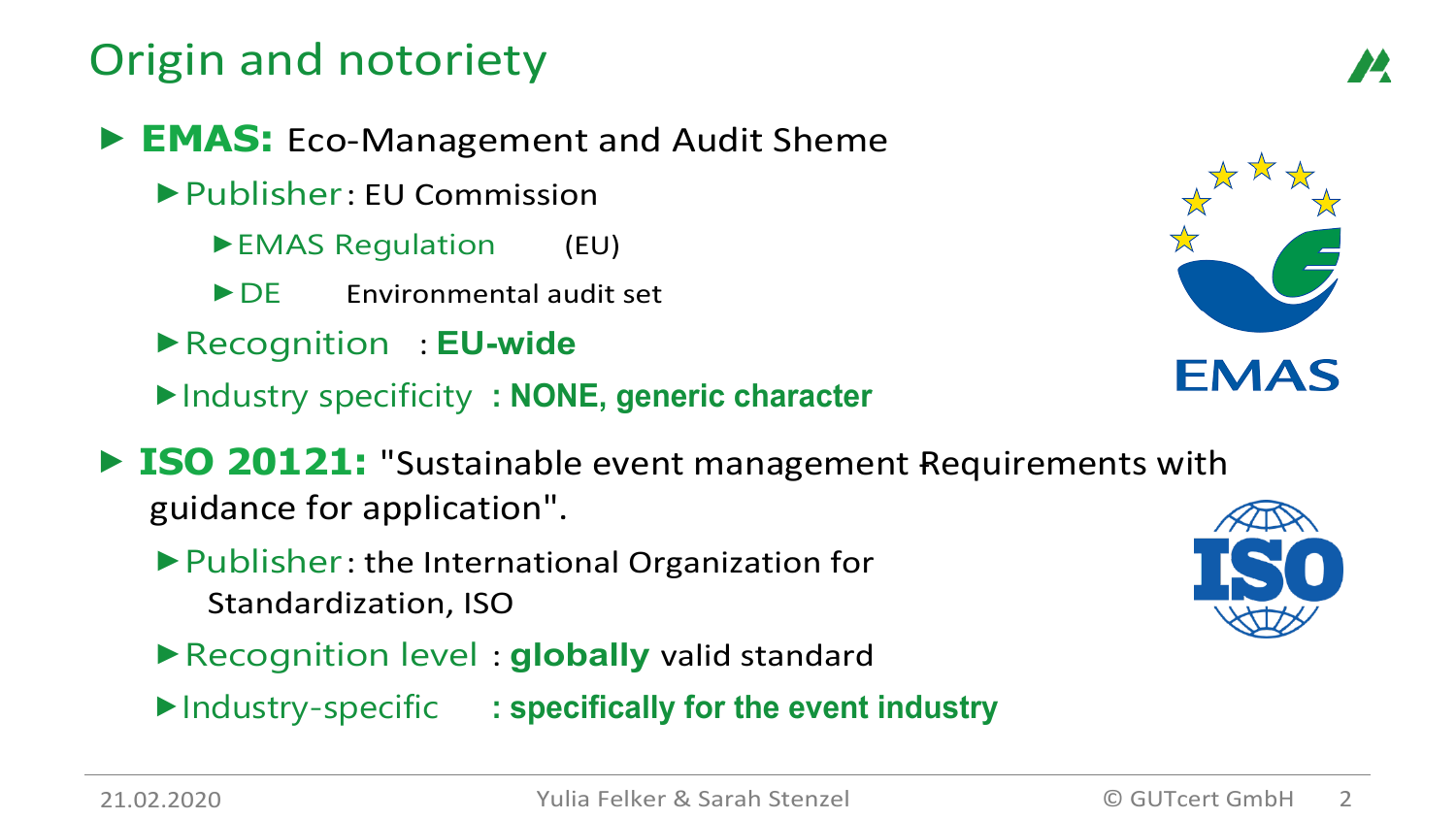### Purpose and scope

- ▶ EMAS is a management system for improving **environmental performance** along the value chain,
	- $\blacktriangleright$  In our own products/services
	- $\triangleright$  in our own operations and with suppliers
- ▶ ISO 20121: specifies the requirements for a sustainable event management system to improve the **sustainab(lity of** events along the value chain in terms of:
	- ⯈Environmental performance (in our own operations and at suppliers)
	- ▶Social performance (internal and with suppliers)
	- ⯈Economic performance as the basis for sustainable development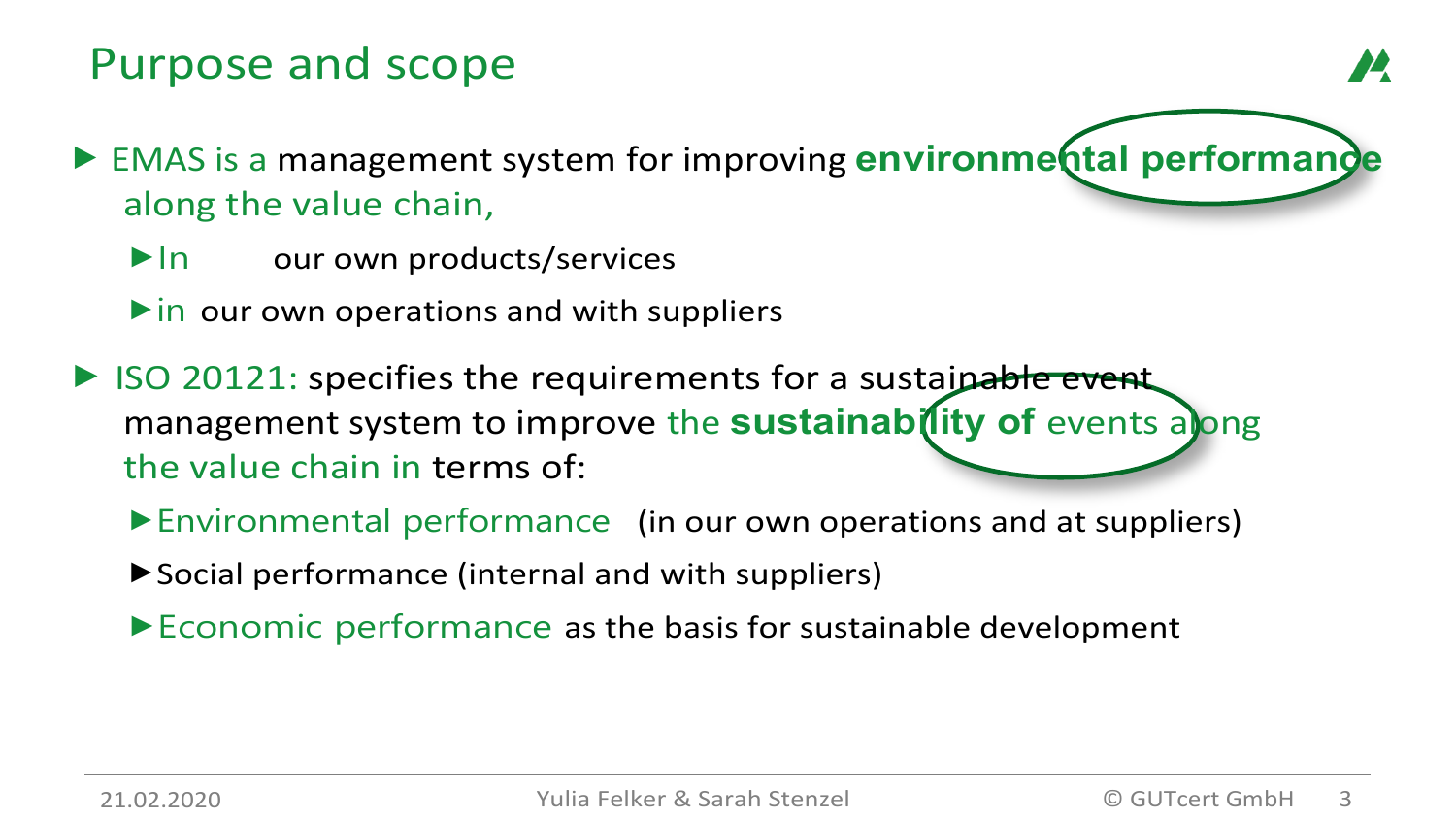## DIN guideline (excerpt) for public tenders



DIN-Praxisleitfaden

schale Bezugnahmen auf Konzepte wie "Nachhaltigkeit des Einkaufs" oder "gesellschaftlich verantwortliches Verhalten" enthalten.

#### **BEISPIEL**

Nach DIN ISO 20121:2013-04 (Nachhaltiges Veranstaltungsmanagement) muss die Veranstalterorganisation ein Verfahren "zur Identifikation ihrer Handlungsfelder einer nachhaltigen Entwicklung und zur Bewertung von deren Bedeutung in Verbindung mit ihren veranstaltungsbezogenen Tätigkeiten, Produkte und Dienstleistungen innerhalb des festgelegten Anwendungsbereichs des Managementsystems einführen, verwirklichen und aufrechterhalten." Zur Konkretisierung der dabei zu berücksichtigenden Einzelaspekte verweist die Norm dabei u. a. auf die Blankettbegriffe "soziale Gerechtigkeit" und "kulturelle Handlungsfelder". Ob eine Bezugnahme auf DIN ISO 20121 dem vergaberechtlichen Bestimmtheitsgebot genügt, ist zweifelhaft.

21.02.2020Yulia Felker & Sarah Stenzel © GUTcert GmbH 4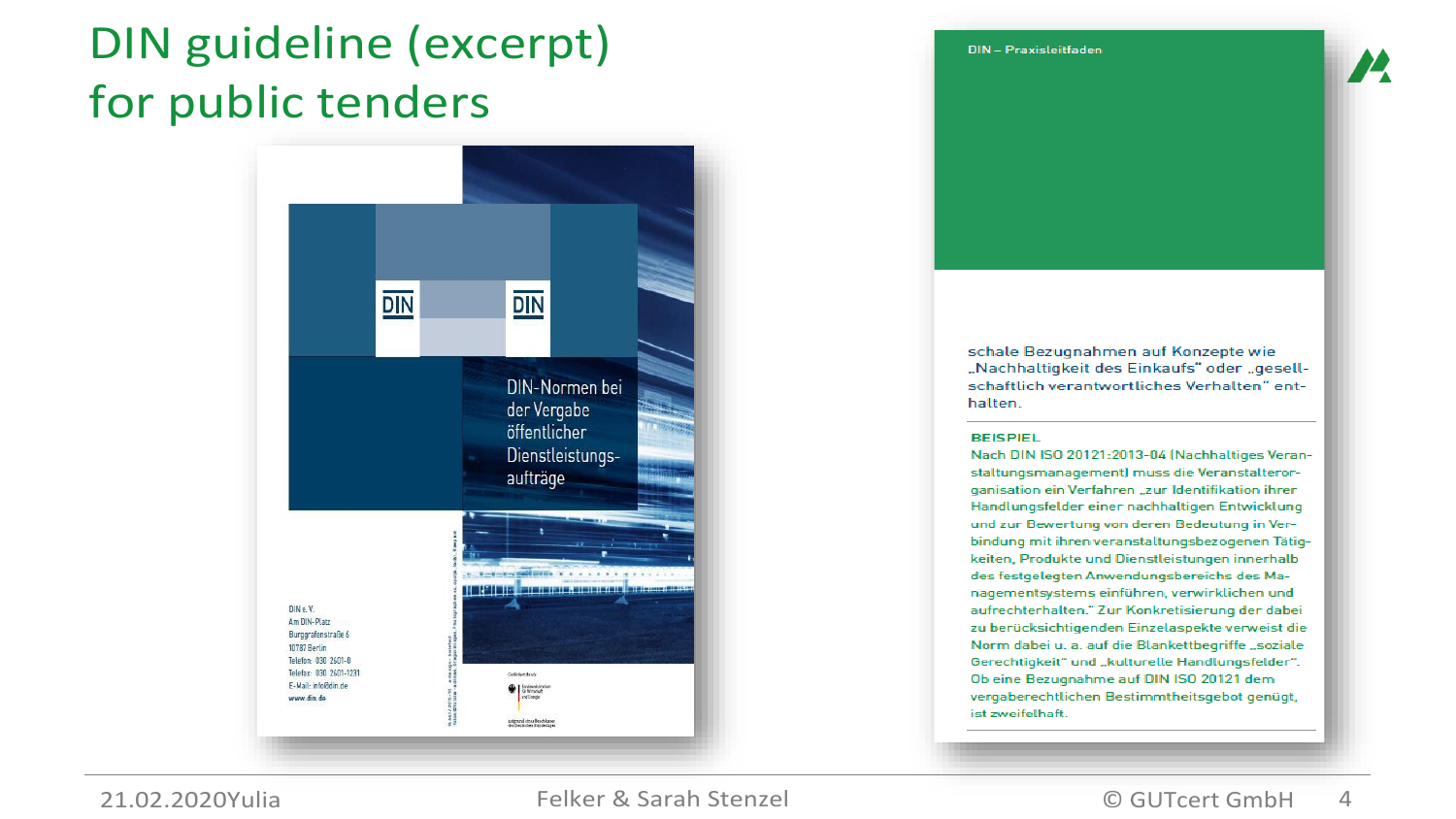# CONCLUSION - Sustainability standards for events

Both standards are established and can be used to demonstrate sustainability-related performance in the event industry, e.g. as a criterion in invitations to tender.

 $\blacktriangleright$  However, there are clear differences in the scope of the services tested and, above all, in the applicability of both standards for different players on the market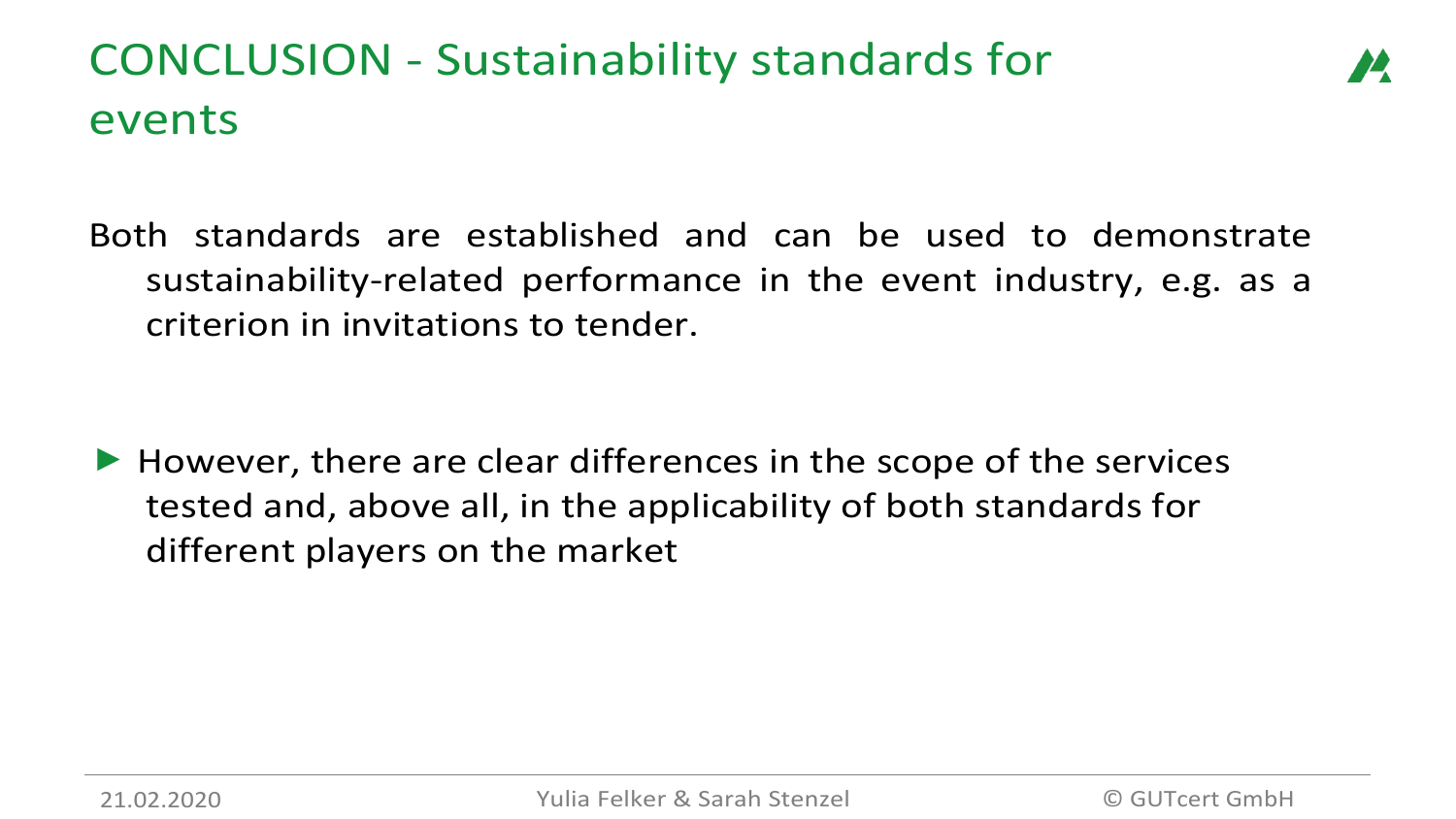### CONCLUSIO

### N - EMAS

Over the years, EMAS has achieved a high status in Germany

This management system is well **suited,** for example, for **individual, annually recurring events**, such as the German Protestant Church Congress and sporting events, or for the event venues themselves, and hotels, if they focus **ONLY** on **environmental protection** issues.